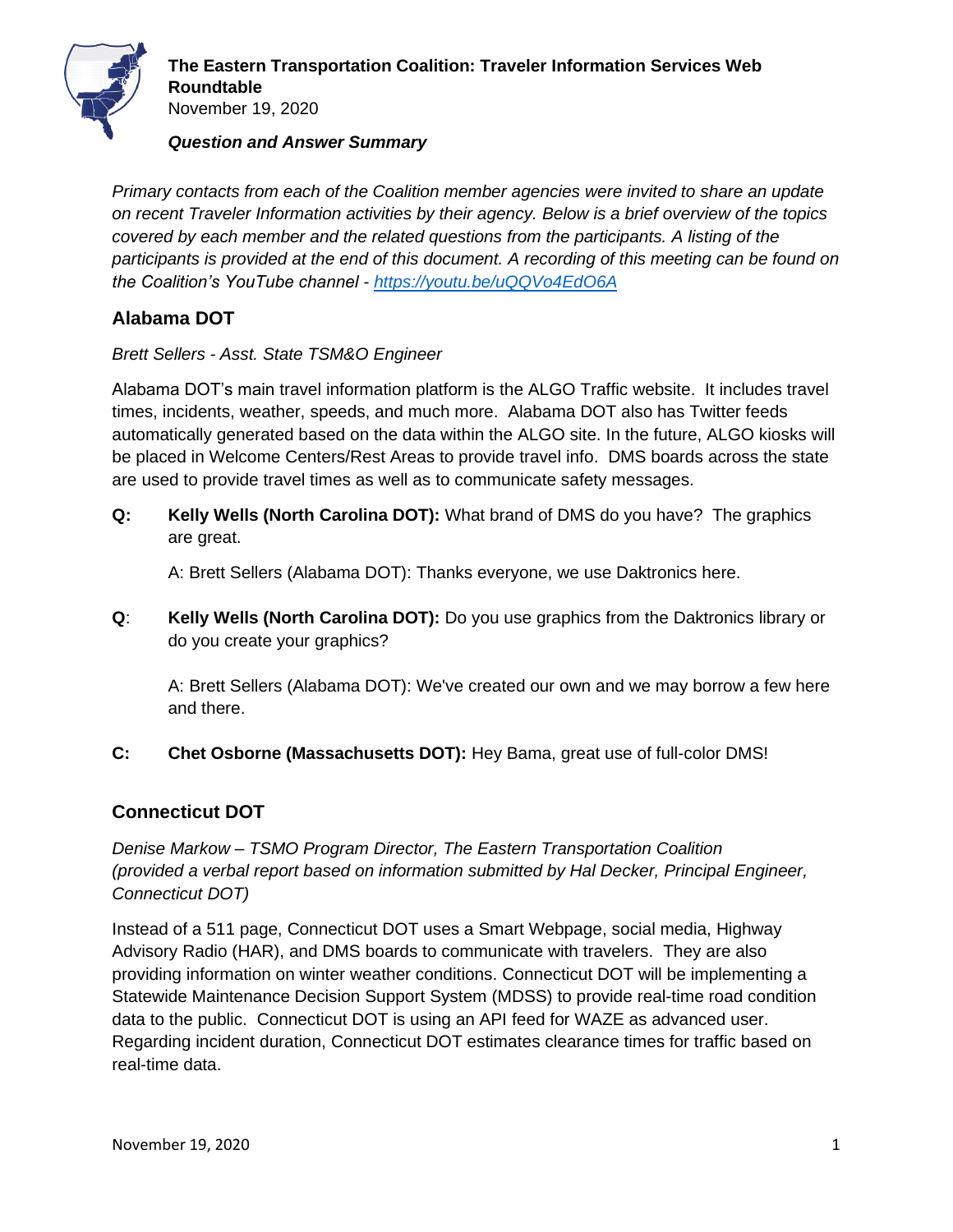

November 19, 2020

#### *Question and Answer Summary*

**C: Denise Markow (The Eastern Transportation Coalition)**: For those states interested in finding out more about API data feed development to third-party providers, please let me know.

# **Georgia DOT**

## *Matt Glasser - Regional Traffic Operations Program Manager*

Georgia DOT distributes traveler information using its 511 system (web and phone), DMS boards, and social media. In collaboration with Optasense, GDOT is using existing fiber optic cable along their interstates to collect speed and congestion and estimate volumes at locations. GDOT is looking at how this can be used in the future. Georgia DOT is conducting a trial of Carbyne's product c-Lite, Georgia DOT operators can send exact locations from motorists seeking assistance back to the TMC so that assistance can be provided faster and information can be entered in the ATMS system more easily and with less confusion. Georgia DOT is using their GA Alert (HELP) for preemptive alerts to motorists. This reduces the queue size seen at the event and decreases the possibility of secondary accidents. For truckers, Georgia DOT is partnering with Drivewyze to provide in-cab alerts to truckers with targeted messaging (ex. Sharp Curve Ahead, Slow Down). They are piloting this system in six metropolitan areas of Atlanta and are seeing promising results.

**Q: Sue Catlett (New Jersey DOT):** For your use of HELP and sending pre-emptive messages about slowdowns, how are you determining your slowdowns?

A: Matthew Glasser (Georgia DOT): We're being pretty conservative right now. Our SOP looks for a majority of lanes being blocked for over 30 minutes. It's still a bit of a judgment call. We'd like to get to something more automated using probe data.

**C**: **Denise Markow (The Eastern Transportation Coalition)**: Recently in Georgia, HELP was used to divert traffic because of a chemical fire emphasizing a different type of use case for HELP.

# **Maine DOT**

## *Colby Fortier-Brown - ITS Assistant Engineer Stephen Landry - State Traffic Engineer*

To provide information to travelers, Maine DOT uses the New England 511 (shared with Vermont and New Hampshire), social media, message boards, emails, texts, and the WAZE app. We have a shared 511 site (New England 511) with New Hampshire and Vermont. On New England 511, there is a developer portal that provides an API feed. Compass events feed to Waze. Maine DOT uses probe data from TomTom to populate travel times on DMS. Maine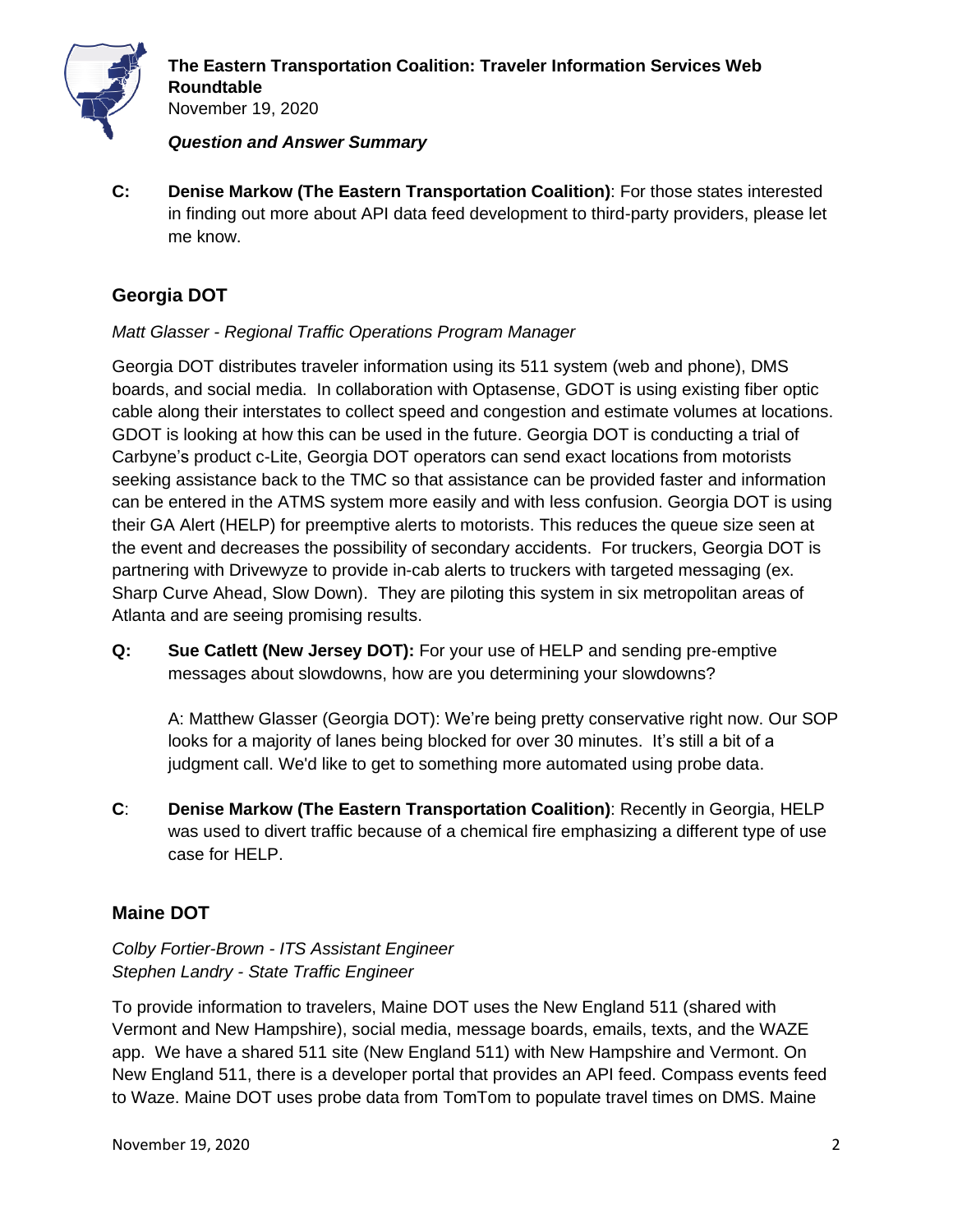

DOT proactively uses social media or DMS for winter road conditions and incident duration. This winter, Maine DOT will begin to populate winter messaging semi-automatically on its DMS. RWT (Road Weather Temperature), which is an app developed in 2018 and deployed in 2020 to provide visualizations of the winter road and weather conditions. *Maine DOT provided additional slides answering the other questions posed to the agencies; they are on slides 29 - 32*.

## **Maryland DOT - SHA**

#### *Jason Dicembre - Chief, TMC Operations Division*

Maryland DOT-SHA provides information to the public via its Maryland 511 website, Twitter (511 specifically), and DMS. They joined the Waze for Cities program and operators are entering major closures into the Waze map. Maryland procured the INRIX HELP platform and plan to use it for incidents with a large-scale impact in addition to full closures. For winter weather conditions, Maryland DOT-SHA has a separate web page (STORM) to display snowplow/ vehicle locations. The UMD Civil Engineering Department is helping Maryland DOT to better predict incident durations. Using analytics, UMD analyzes the DOT's incident data taking into account many factors including incident type, number of vehicles, pavement, whether a Haz-Mat was involved, number of responders on the scene, and other factors to determine the "probable" duration (currently only for the I-95 corridor). It is planning to be based on roadway class, not specific roadways. Presently, this is only informational but the current model showed a 93% success rate at predicting the duration.

#### **Massachusetts DOT**

#### *Chet Osborne – Director of TSMO*

## *Mark Goldstein - Lead State Snow & Ice Engineer*

Massachusetts DOT provides information to travelers via XML and Mass511 (web interface and mobile app). Mass511 currently provides cameras, incidents, construction, closures, and weather information (more available on the web interface) on Mass 511and are looking to enhance the road weather information. They are planning to expand Mass511 to be more multimodal by adding bike share locations, parking, transit, freight parking, and COVID testing/vaccine sites, in early 2021. To distribute traveler information, Massachusetts DOT also uses Google and WAZE and is working with Apple on an API for its 511 app. Massachusetts DOT conducts a full response to all events and does not predict or forecast event end times, but is interested in Maryland's predictive incident work.

#### **New Jersey DOT**

*Susan Catlett - Project Manager, Transportation Mobility*

*Salvatore Cowan - Senior Director, Transportation Mobility*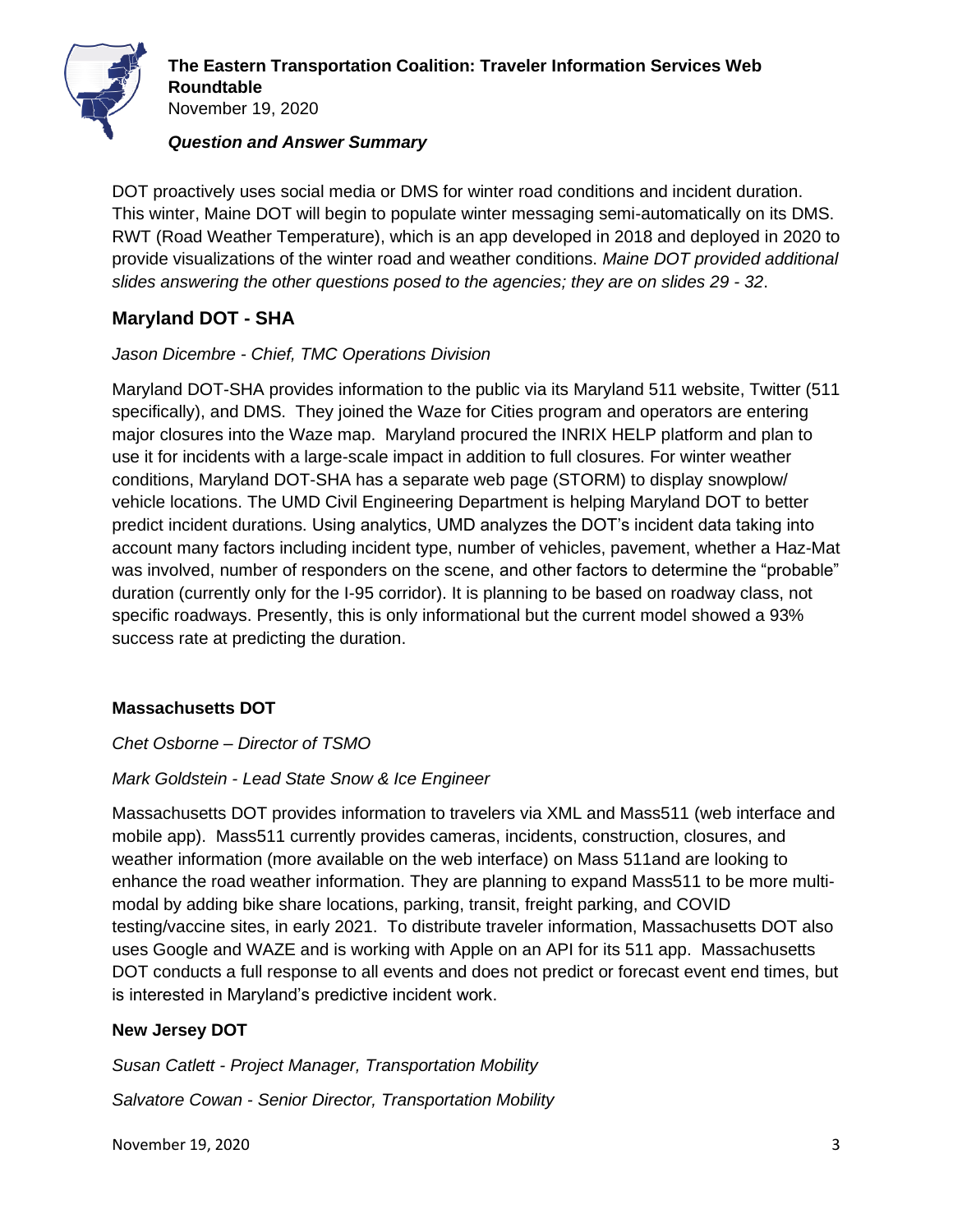

New Jersey DOT uses DMS signs, a voice assistance program for its 511 information, and multiple Twitter feeds to send information to travelers. New Jersey DOT is part of the Safe Passage Program, which displays messages year-round on statewide DMS signage to promote safety to the motoring public. DMS signs are also used to provide weather information. New Jersey DOT coordinates winter weather alerts with local media. Travel times for interstates and arterials are provided and in key locations, they include comparisons for alternative routes. As part of their 511, NJDOT has a Safety Service Patrol layer. Through a partnership with iCone (and funded by an FHWA's EDC State Innovation Transportation Council grant), NJDOT to place ITS hazard beacon technology in safety service patrol vehicles; this shows the location of active vehicles and when the vehicle lights are activated it sends a signal to Waze (via an XML feed) so that vehicles approaching the location receive a notification from Waze - First Responder Ahead – Move Over. New Jersey DOT also uses INRIX's HELP program.

**C: Denise Markow (The Eastern Transportation Coalition):** I like the comparative travel time idea!

A: Dennis Motiani (PANYNJ): It has been effective.

**Q: Denise Markow (The Eastern Transportation Coalition):** Are you looking at HAAS alerts like the Pennsylvania Turnpike Commission?

A: Sal Cowan (New Jersey DOT): We met with HAAS. We want to finish our pilot program with iCone and determine the effectiveness before installing any additional vehicle detection devices. New Jersey DOT has not signed the Waze agreement. We are pursuing a pilot with Waycare to get and feed data to Waze. We already feed data to Waze via our partnership at TRANSCOM.

C: Mike Pack (Pennsylvania Turnpike Commission): We're also working on a proof of concept with Waycare. I'll reach out to kick around some ideas.

- **C: Sal Cowan (New Jersey):** The 511NJ website accumulated 8.4 million hits in 2019.
- **C: Russell Holt (Rhode Island DOT):** Looks like a high/healthy number of hits to me... your website is certainly accessible via mobile phones, so guessing a very fair chunk come from them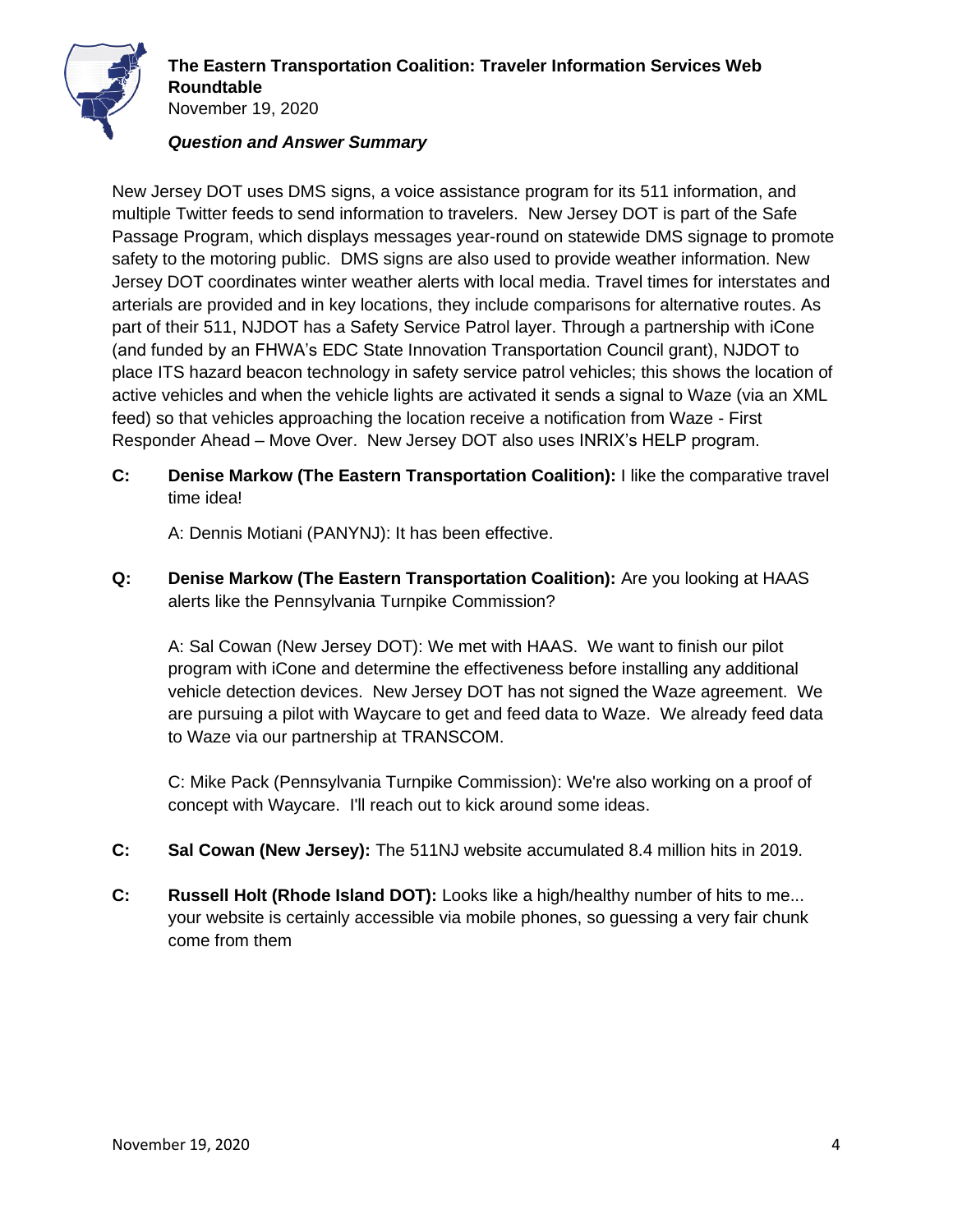

# **New York State DOT**

*Paul Krekeler* - *GreenLITES Project Manager*

New York State DOT uses its 511NY system (web, mobile, & IVR) to provide traveler information. Additionally, Variable Message Signs (VMS) for weather alerts and other transportation communication. 511NY shows winter road conditions, which are manually updated by field personnel every 4 hours. Recently, New York State DOT signed an agreement with Waze for Cities to use Waze information. Through the 511NY mobile app, data is shared with TomTom, Garmin, Google, and Apple.

# **North Carolina DOT**

*Kelly Wells - State Traveler Information Engineer*

North Carolina DOT uses the Wireless Emergency Alert (WEA) with its Emergency Management Agency to push geofenced notifications to travelers. This is a one-way system that is free to use, in conjunction with the State Emergency Management Agency. It is challenging for North Carolina DOT to predict incident end times. This is especially difficult in dealing with severe weather events on the coastal highway. The current system requires definitive start and end times for incidents when reporting.

- **C: Sal Cowan (New Jersey DOT):** New Jersey will always post an "Estimated Duration" of an incident based on discussions with responders.
- **C: Dennis Motiani PANYNJ**: That shows that we have some idea and we communicate and also willing to change if we have to. Pennsylvania is the same; they are very careful**.** We used to use "Until further notice" and I didn't like that because it had a negative connotation.

# **Pennsylvania DOT**

# *Daniel Farley - Chief, TSMO Operations and Performance Section*

Pennsylvania DOT uses a variety of communication techniques, including PA511, social media, DMS, geofenced notifications, highway advisory radio, and its 511Connect (HELP system). 511PA is now a joint contract between PennDOT and the PA Turnpike Commission. Currently, users can add Waze or Google on top of the 511app. The 511 website provides winter related information on snowplows, which rest facilities are open, and weather warnings. PennDOT has deployed cameras and message signs in rural areas to close gaps in traveler information during the winter months. In addition, for winter months, road restrictions are provided for commercial vehicles. PennDOT uses third-party data for a variety of purposes including planning, design management/operations, and performance measures. Pennsylvania DOT is working to make Highway Advisory Radio (HAR) more virtual and provide push notifications to subscribers while in "drive mode."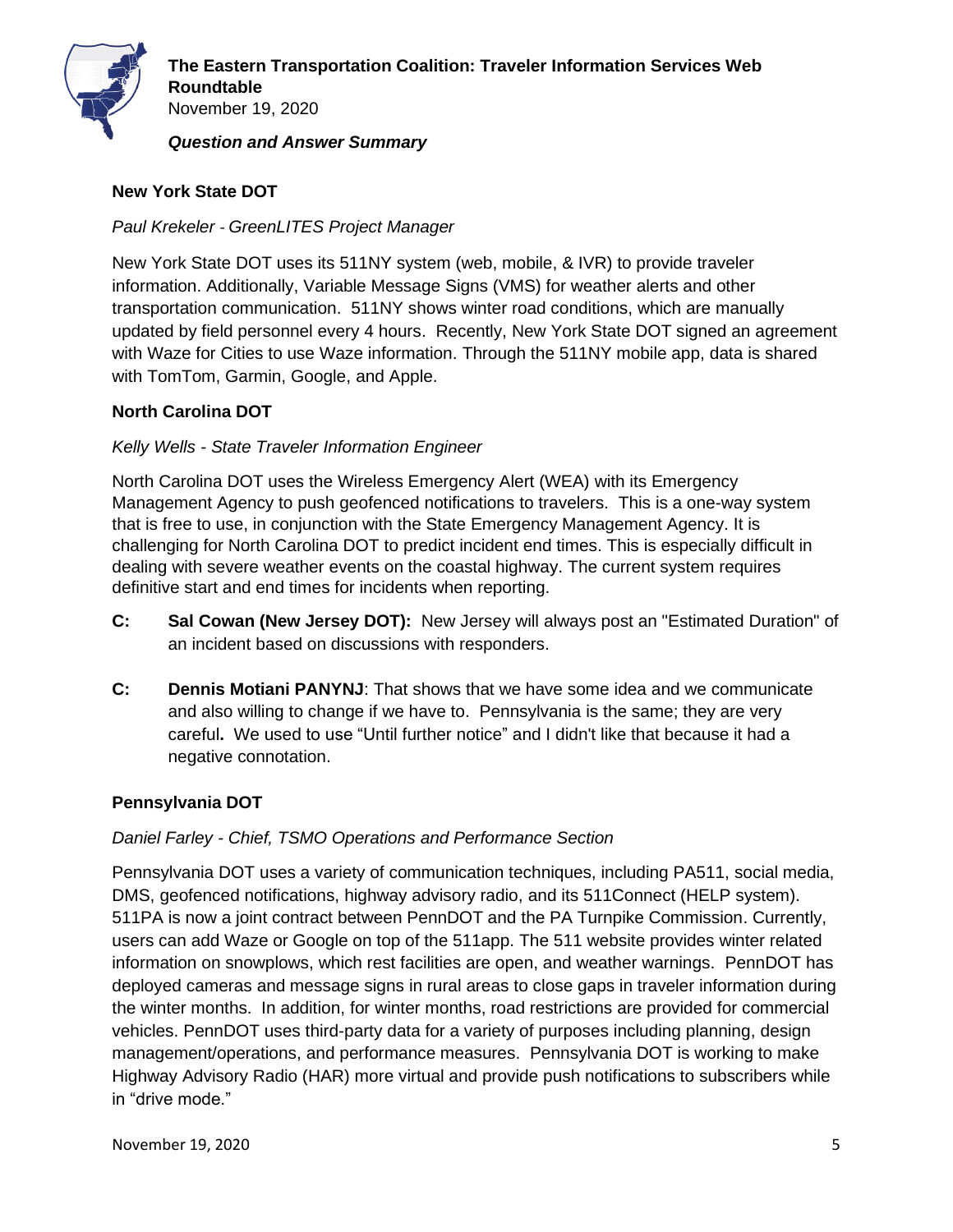

- **C: Sal Cowan (New Jersey DOT):** Here's an example of our DMS boards: [https://www.nj.com/coronavirus/2020/05/knucklehead-highway-signs-were-a-1st-for](https://www.nj.com/coronavirus/2020/05/knucklehead-highway-signs-were-a-1st-for-nj.html)[nj.html](https://www.nj.com/coronavirus/2020/05/knucklehead-highway-signs-were-a-1st-for-nj.html)
- **C: Denise Markow (The Eastern Transportation Coalition):** 511PA is the original HELP system.
- **Q: Kelly Wells (North Carolina DOT):** Who do you think will use the bridge height info?

C: Dennis Motiani (PANYNJ): NYSDOT does that and the truck users use it as a "know before you go".

Q: Kelly Wells (North Carolina DOT): But how do you get them to use it instead of just trusting Waze & Google maps?

A: Dennis Motiani (PANYNJ): The height and weight restrictions are on their 511 website so the data comes from a good source; the public agency itself.

## **Pennsylvania Turnpike Commission**

## *Mike Pack - Manager of Incident Management/ Traffic Operations*

The Pennsylvania Turnpike Commission uses various ITS devices to deliver information to travelers including pre-entry DMS on PennDOT roadways. The Pennsylvania Turnpike Commission (PTC) sharing data with Waze, Google (soon), Apple (discussions started), and Drivewyze. With regard to Waze, PTC can close a road in Waze and they are planning to start dispatching services based on Waze (highly reliable) data. The PTC is using HAAS alerts which are digital alerts that go to Waze to tell drivers to move over for emergency vehicles on the scene of an incident. The PTC has both hardwired vehicles and portable units. The PTC is testing a Radiolert Curve Warning System which interfaces with their truck rollover system and over-broadcasts on two FM stations when a vehicle is within a potential rollover location along the curve. The PTC needed to get approval from the FCC for this experimental use as well as approval from the FM stations to over-broadcast. They are looking to expand this alert system to other uses on their roadway system including tunnel reconstructions. The PTC got a federal grant to deploy phase one of their Truck Parking Management Systems (TPMS). They are planning to display truck parking availability on DMS in advance of the parking locations.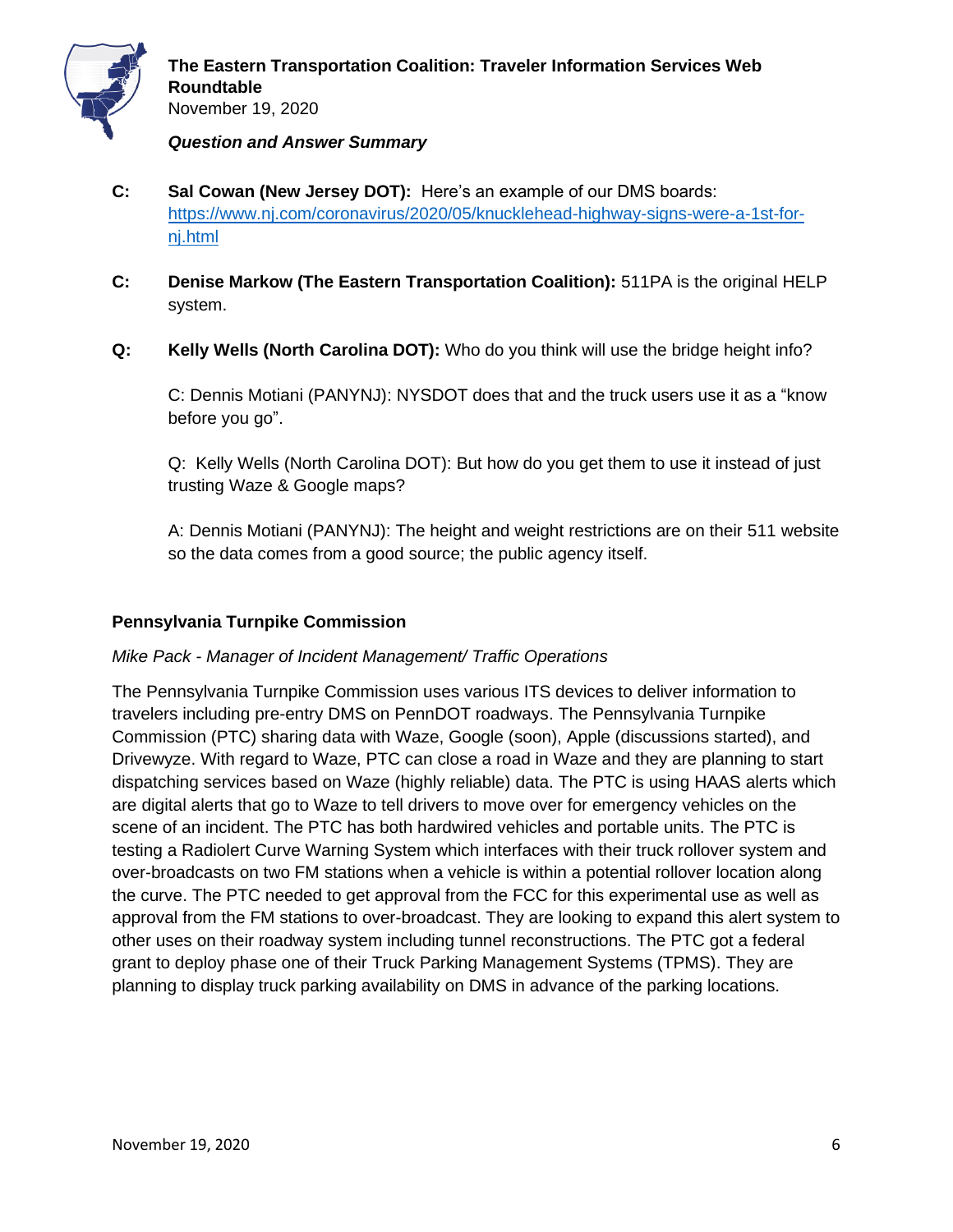

**Q: Kelly Wells (North Carolina):** How did you begin a data-sharing agreement with Google? For maps data or incidents?

A: Mike Pack (Pennsylvania Turnpike Commission): We'll be sharing our incident data with google to display on their map and incorporate in navigation. We're also hoping to gain access to enter our full closures similar to how we work with Waze. I can get you a contact for google if you'd like. Email me at [mpack@paturnpike.com.](mailto:mpack@paturnpike.com)

**Q: Sue Catlett (New Jersey DOT):** When the number of spaces gets "low" what term do you place on signs to let them know? Do you have advanced signing about the spaces available?

A: Mike Pack (Pennsylvania Turnpike Commission): We will structure the exact message when we start working with our ATMS vendor on this, however, we plan to communicate "low" when our lots go below a certain percentage. We don't plan to say "full".

## **Rhode Island**

## *Russ Holt - Principal Civil Engineer*

Rhode Island DOT's Office of Communications and TMC utilizes a multimedia approach (websites, changeable message signs, social media, email, text, 511 app) for communicating traveler information, and a customer service team facilitates responses to questions/concerns. RIDOT is phasing out IVR for 511 and HAR systems due to lack of use. Unplanned roadway events are largely collected via TMC Operator, which then manually enters the data into the RhodeWAYS incident management application/database (which prompts automated Twitter feeds, website updates, etc.). Due to a lack of funding, RIDOT began to use Waze data to post travel times on select changeable message signs via the free Waze data/feed. They now have access to INRIX and are exploring additional uses with this data.

# **South Carolina DOT**

## *Jennifer Rhoades - Assistant State Traffic Management Engineer*

## *Tisha Dickerson Traffic Engineering - Intelligent Transportation System*

South Carolina DOT recently updated their 511 website and app (June 2020) including integrating Waze, adding Smart camera features, and info cards for active icons on the map. They recently used a Smart Work Zone system with the goals of alerting drivers to the beginning of queues and encouraging the use of an alternate route when travel times were excessive. Mobile taper signs and alternative route signs were included as part of this project.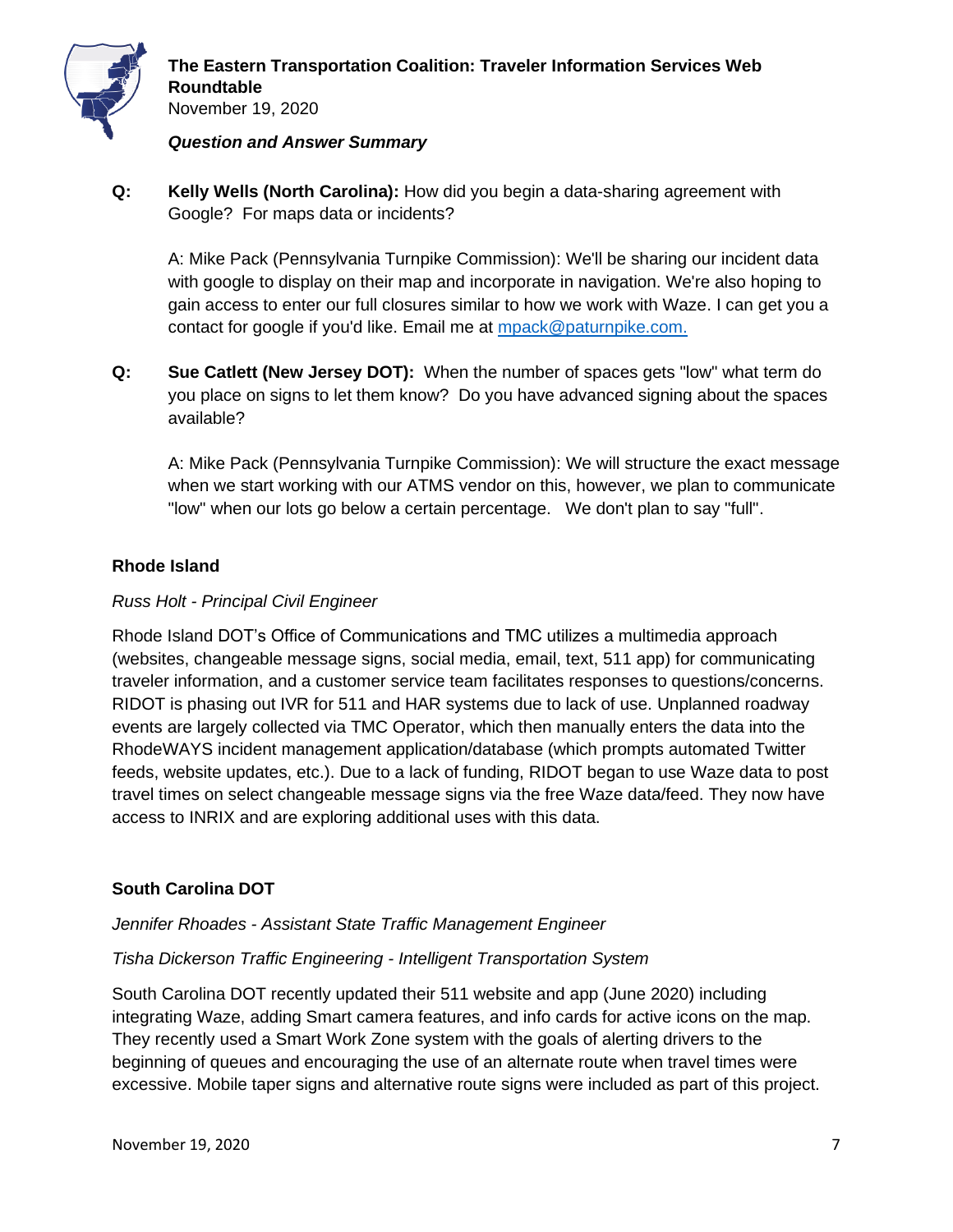

## **Tennessee DOT**

#### *John Hall - Motorist Information Coordinator*

Tennessee DOT continues to use their Smartway traffic website and have added a layer of WAZE data to the map. They currently use IVR in their state TMC; before COVID-19, the state TMC received an average of 950 calls a day and it has dropped to 650 calls a day. To convey information to travelers, Tennessee DOT uses 24 Twitter pages, DMS signage, and PSAs about COVID-19 safety. Although it still uses a Highway Advisory Radio (HAR), Tennessee DOT is considering sunsetting it. They also work with TV stations to share information regarding traffic, weather, and safety.

# **Virginia DOT**

#### *Crystal Underwood* - *Statewide Traveler Information Program Specialist*

Virginia DOT's Operations division is providing real-time traveler information through a 511 IVR, Customer Service Center 800 number, Virginia 511, Waze, and DMS/DDMS signage. VDOT's communications team engages travelers through social media and project-related outreach websites. VDOT evaluating recently received responses to RFP for expanded communication including queue warning, push notifications, and hands-free features. VDOT is evaluating "Smart Vest" technology which alerts drivers to a work zone via a push notification from sensors embedded in safety vests worn by workers. VDOT is working on several Towing and Recovery Incentive Program (TRIP) pilots in different regions within the state. Virginia DOT uses INRIX data on their 511 website and for comparative travel times on their DMS.